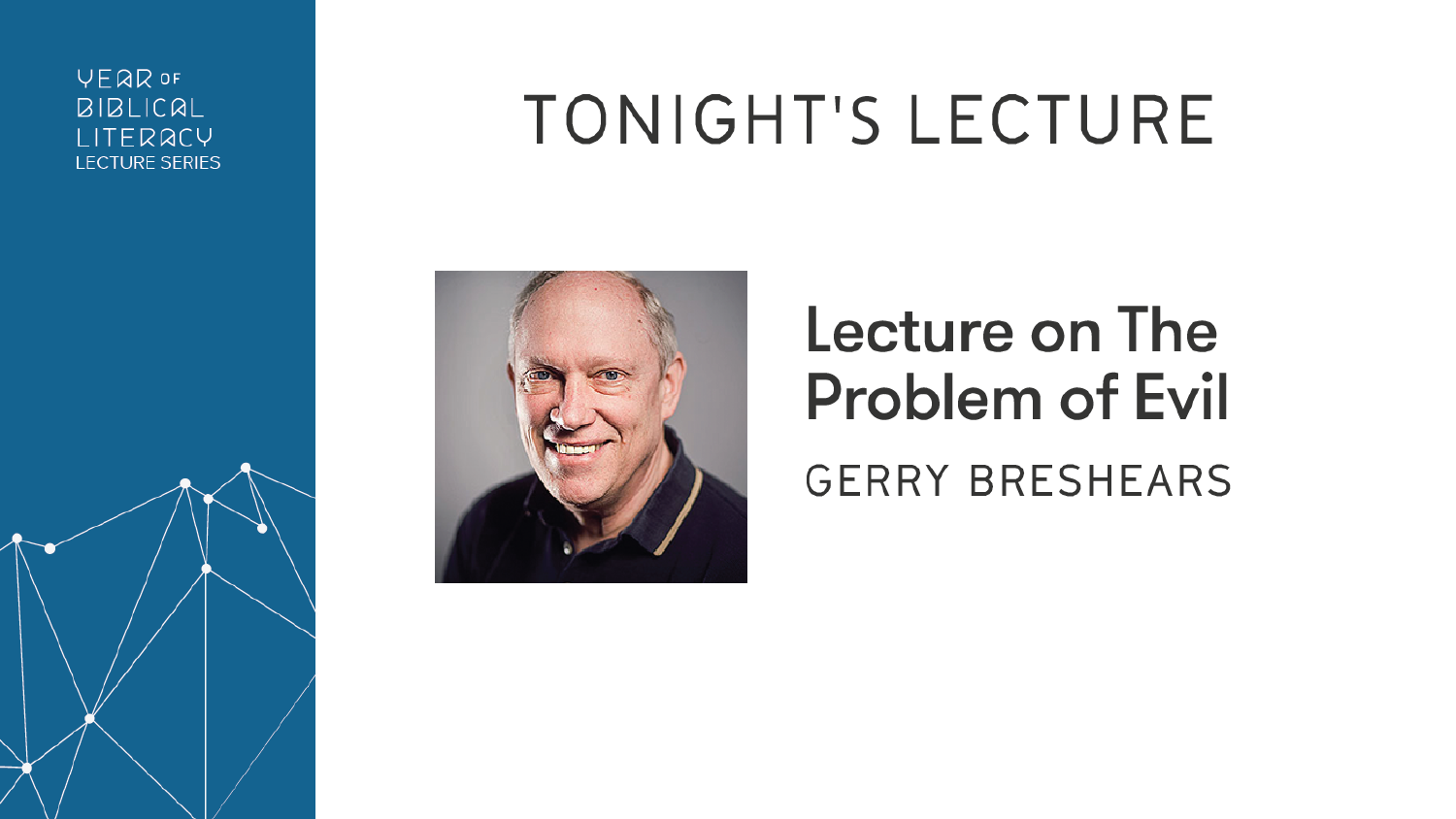- 1. God has written a plan where He controls everything to the detail. He either causes or gives permission (with a purpose) for every event of history (tapestry)
- 2. This is the best of all possible worlds for God's glory.
- 3. God is to history as Shakespeare is to Hamlet.
- 4. Freedom: Do what we want and what God wants. No contrary choice.
- 5. Sovereign: God controls every detail.
- 6. Mystery: How God can control every detail and humans still be responsible for evil? (Compatibilism)

#### Story 1: Meticulous Providence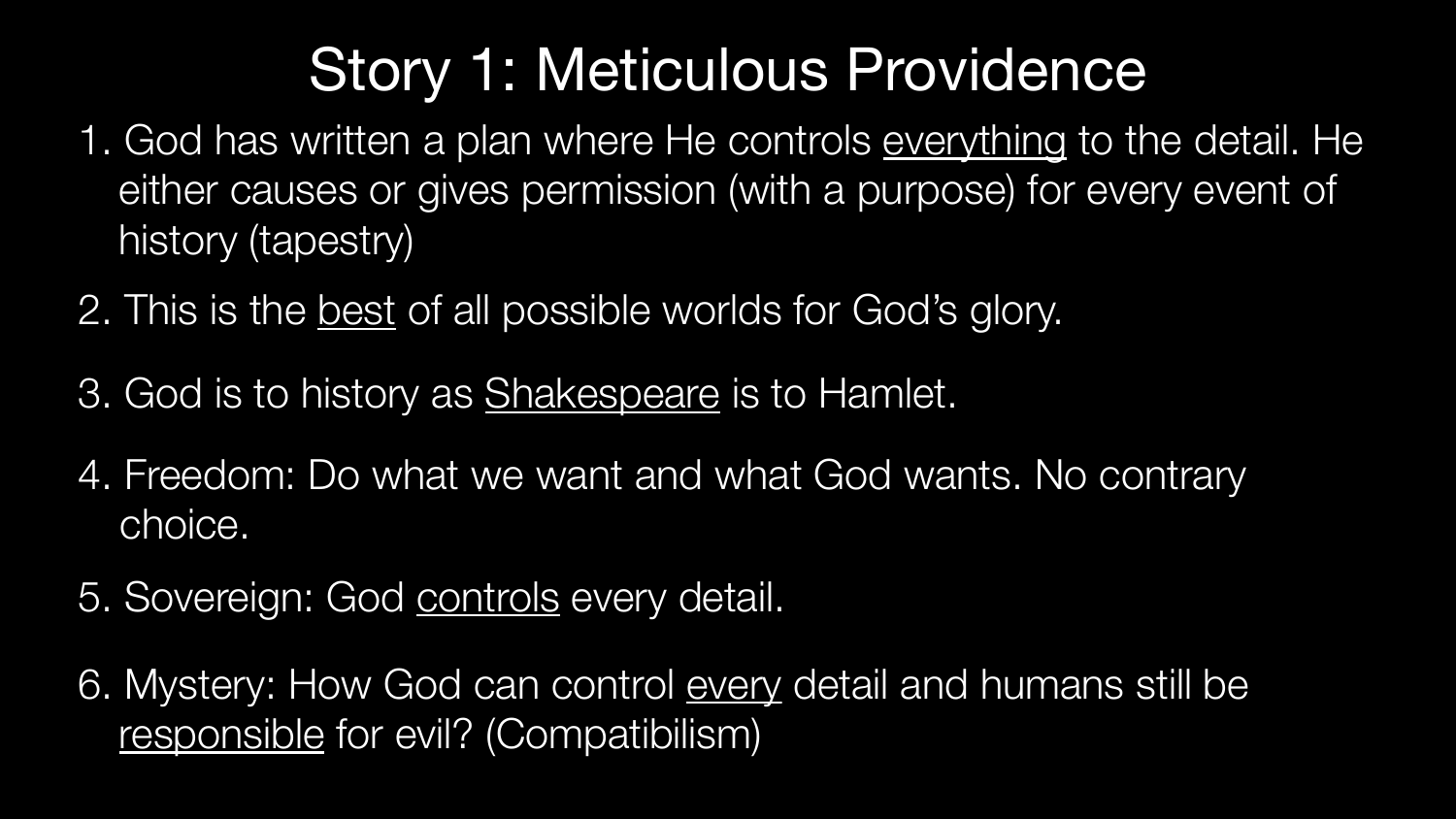- 1. God is working His battle plan where He directs history to its appointed goal of crushing the Serpent and establishing His pure creation. He gives us partnership in ruling the world.
- 2. This is a broken world where God works His glory.
- 3. God is to history as a Captain is to a mutinous ship.
- 4. Freedom: Do what we want within the limits of the ship. Limited contrary choice.
- 5. Sovereign: God is not accountable to anyone. His plans and purposes cannot be overcome.
- 6. Mystery: Why doesn't the all-powerful God just crush the Serpent now?

#### Story 2: Active Providence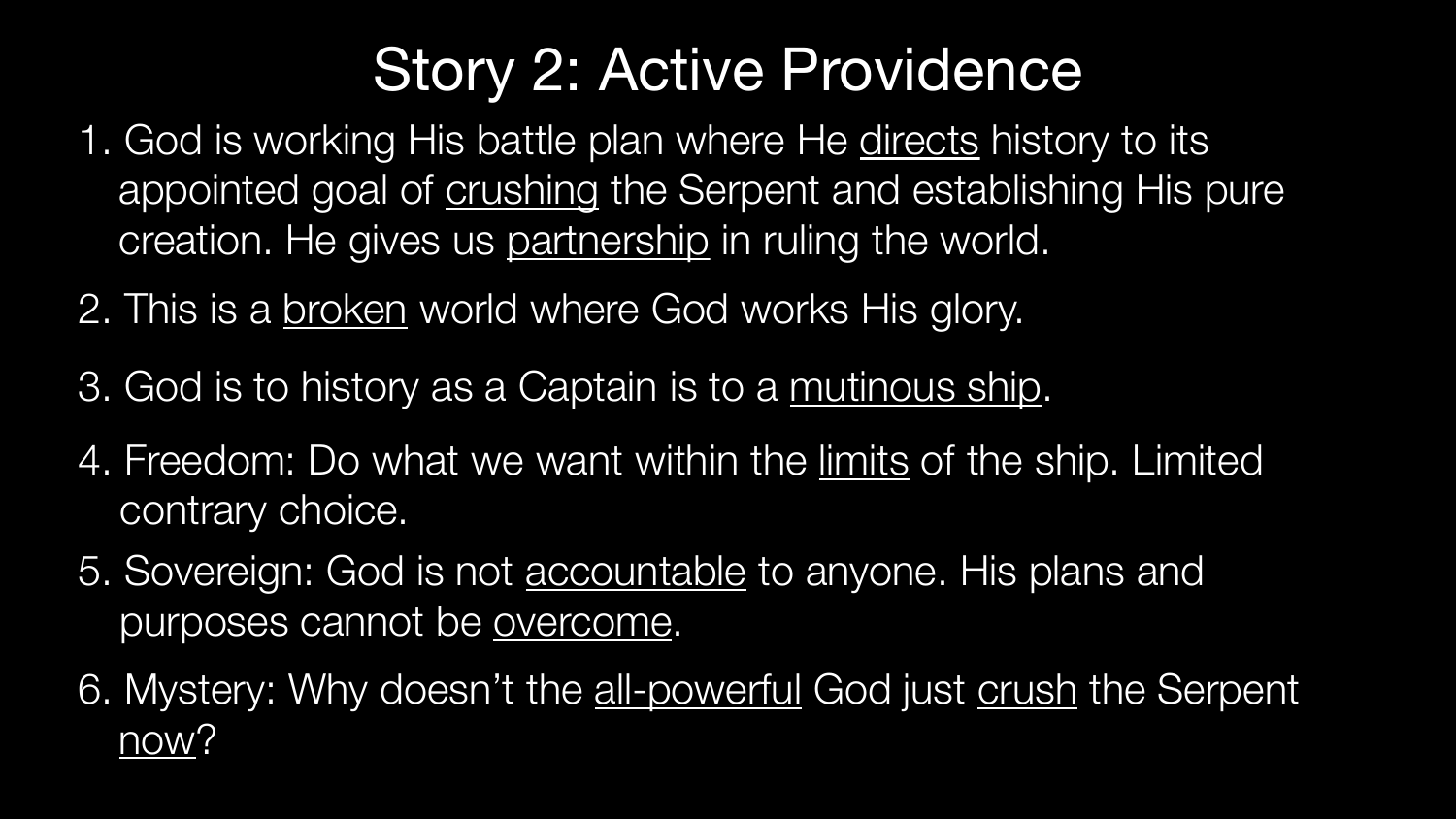- 1. God has perfect knowledge of all events of history by which He makes His plan. He only **occasionally** interferes in people's decisions and never for salvation.
- 2. This is a broken world where God works His glory.
- 3. God is to history as a good King is to the subjects.
- 4. Freedom: Humans have the ability to make their own choices. While true choice is limited by humanity and character, it is not fixed by an external power.
- 5. Sovereign: God is not accountable to anyone. His plans and purposes cannot be overcome.
- 6. Mystery: How God can control history's outcome and not control people's choices?

#### Story 3: Free Will Providence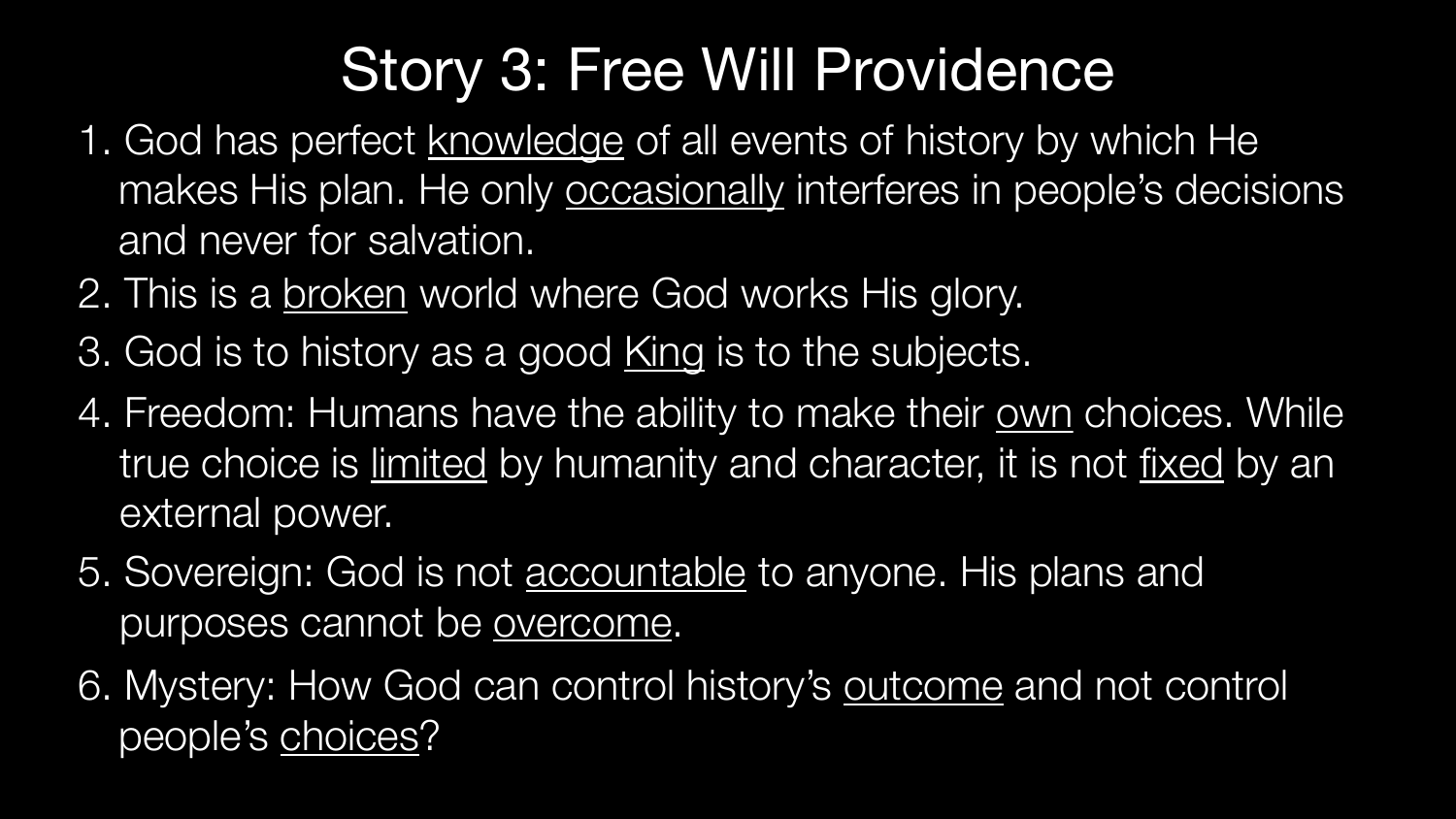Story 2. God is loving enough and powerful enough to do good in the worst evil.

Story 3. God is working His rescue mission to the world. He loves us and respects our decision to join Him.

#### Story 1. God is too good to do evil and too wise to make a mistake. Faith Statements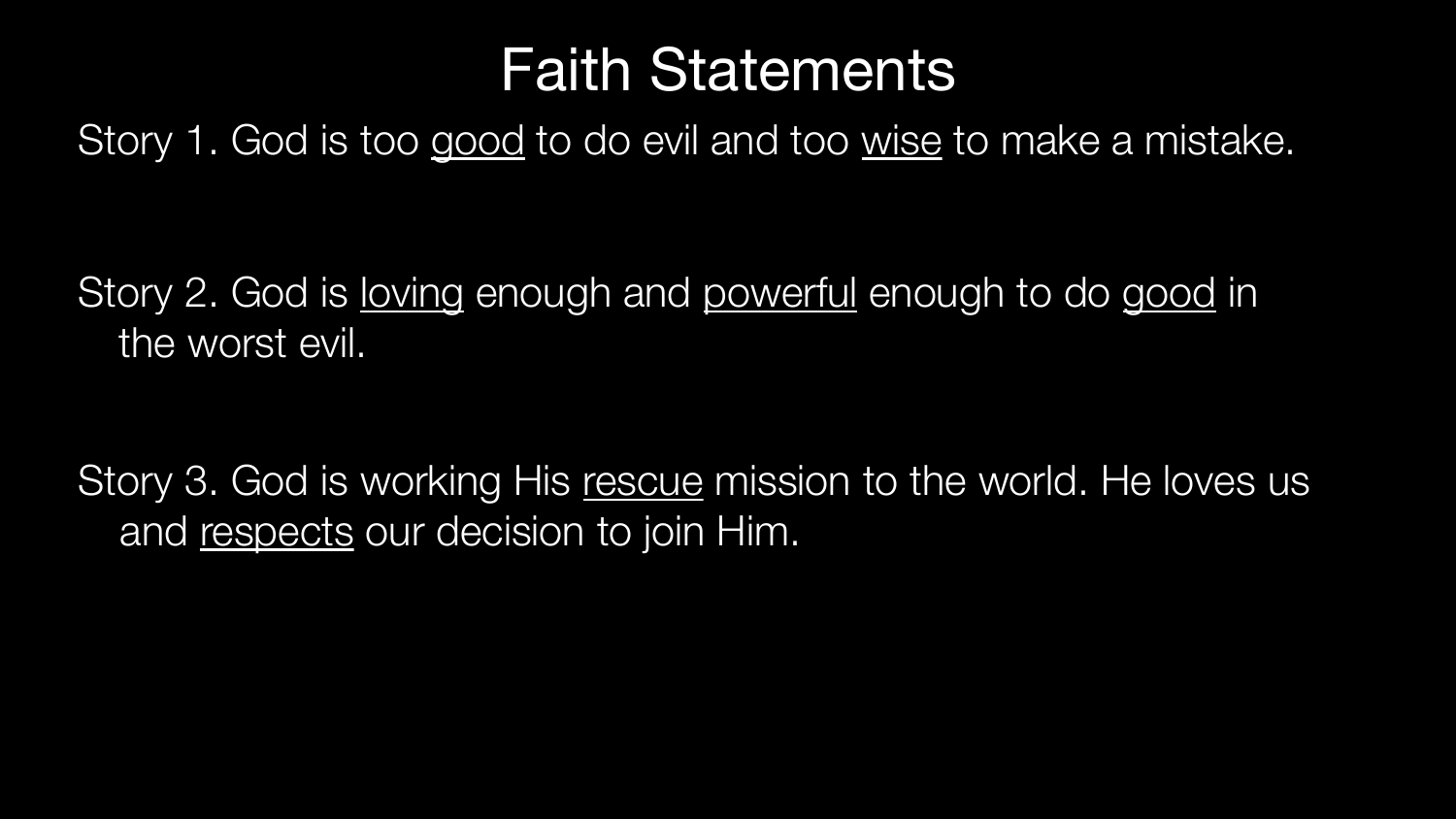this? How can God allow this?

Story 2. What is God doing in this? When will Jesus return and stop this? How can we make His glory known?

Story 3. When will people respond to God's love and join His rescue mission in the world?

#### Story 1. What is God's purpose in this? What is God teaching me in Faith Questions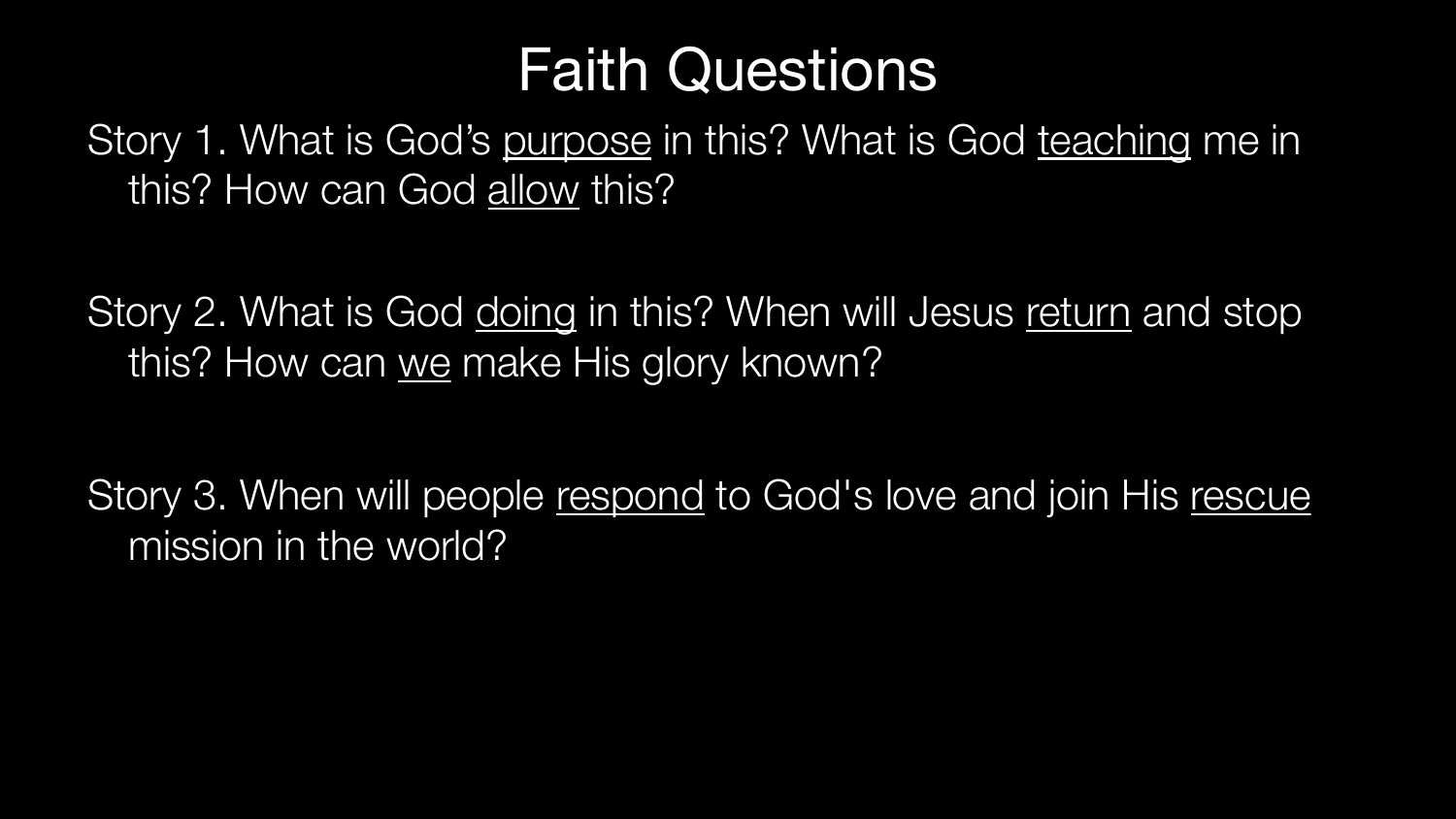# Dealing with Evil

- a. Evil is the result of morally significant free actions of God's creatures.
- b. God is loving enough and powerful enough to bring good out of the worst evil.
- c. God "works the night shift" to limit and frustrate evil.
- d. This is not Eden nor heaven, but a broken world.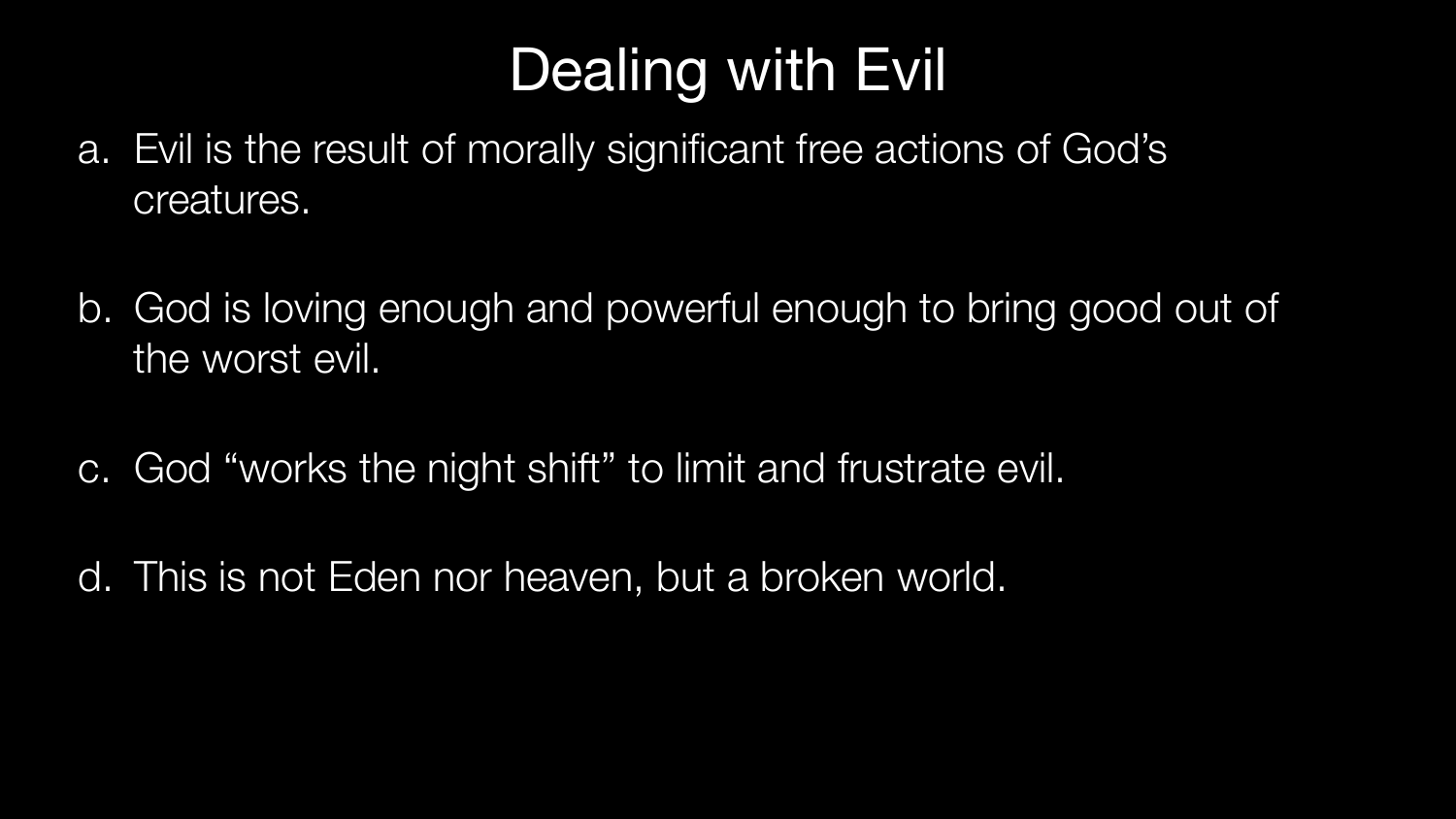### Dealing with Evil

- e. Physical calamity like disease usually comes from a broken world though it may come as a consequence of sinful actions of the sufferer or other humans.
- f. The human context of suffering/evil is a place where God's glory can be demonstrated.
- g. I believe in a theodicy of protest. This evil is wrong!
- h. I can trust a God who will die for me. In light of the life of Emanuel, I will be tenaciously loyal to the God I do not get.
- i. God is active and involved, choosing to join us in suffering as He wars against it.